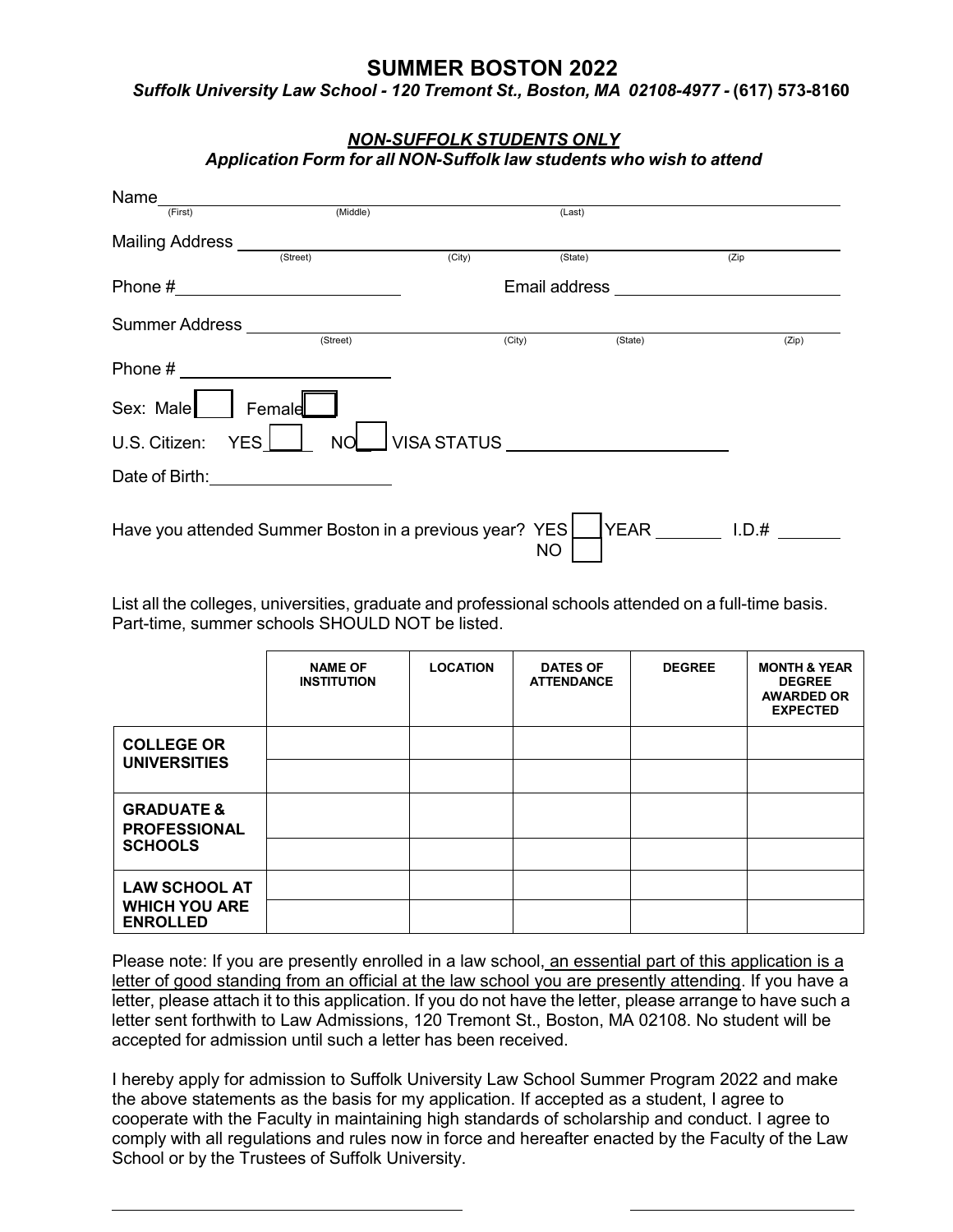### *School INSTRUCTIONS*

- (1) Students will not be allowed to register for classes which are scheduled simultaneously.
- of when filed, must be accompanied with tuition. (2) The deadline for filing this application is May 4, 2022. All applications, regardless
- attending to forward a letter stating that you are a student in good standing to Law (3) Non-Suffolk students must notify an official at the law school you are currently Admissions.
- (4) Non-Suffolk Students should return this form to: Suffolk University Law School 120 Tremont Street Boston, MA 02108-4977 Law Admissions

[lawadm@suffolk.edu](mailto:lawadm@suffolk.edu) 

| Course | <b>Sec</b> | Title                                                    | <b>Instructor</b> | Credits | Register |  |
|--------|------------|----------------------------------------------------------|-------------------|---------|----------|--|
| 2166   | AE         | Evidence                                                 | Dyson             |         |          |  |
| 2500   |            | AE   Trusts & Estates                                    | Spivack           |         |          |  |
| 2136   | AE         | <b>Bus Entity Fundamentals</b><br>(class begins June 13) | Gibson            |         |          |  |

#### *Summer: May16- August 11*

## *Summer 1: May 16 – June 25*

| Course | Sec        | Title                         | <b>Instructor</b> | <b>Credits</b> | Register |
|--------|------------|-------------------------------|-------------------|----------------|----------|
| 2265   | <b>AE</b>  | <b>Advanced Legal Writing</b> | Kaplan            | っ              |          |
| 2587   | <b>WEB</b> | <b>Com Law Sales</b>          | TBA               |                |          |
| 2185   | AE.        | <b>Family Law</b>             | Perlin            | 3              |          |
| 2888   | <b>HYB</b> | <b>Trademark Law</b>          | Grinvald          | વ              |          |
| 2986   | BE.        | <b>Transactional Skills</b>   | <b>Barlas</b>     | 2              |          |

### *Summer 2: June 27 – August 11*

| Course | Sec        | Title                     | Instructor        | <b>Credits</b> | Register |
|--------|------------|---------------------------|-------------------|----------------|----------|
| 2020   | <b>WEB</b> | Administrative Law        | TBA               | 3              |          |
| 2605   | <b>AE</b>  | <b>Criminal Procedure</b> | <b>Borenstein</b> | 3              |          |
| 2154   | <b>HYB</b> | <b>Employment Law</b>     | Lev/Horgan        | 3              |          |
| 2160   | AE         | <b>Environmental Law</b>  | Ferrey            | 3              |          |
| 2225   | <b>AE</b>  | Interview/Counsel         | Nokham            | 2              |          |
| 2283   | <b>AE</b>  | Negotiation               | Delgado           | 2              |          |
| 2874   | <b>WEB</b> | Sports Law                | TBA               | 3              |          |
| 2009   | AE         | <b>Trial Advocacy</b>     | <b>Bolden</b>     | 2              |          |

<https://www.suffolk.edu/law/academics-clinics/academic-resources/student-forms>